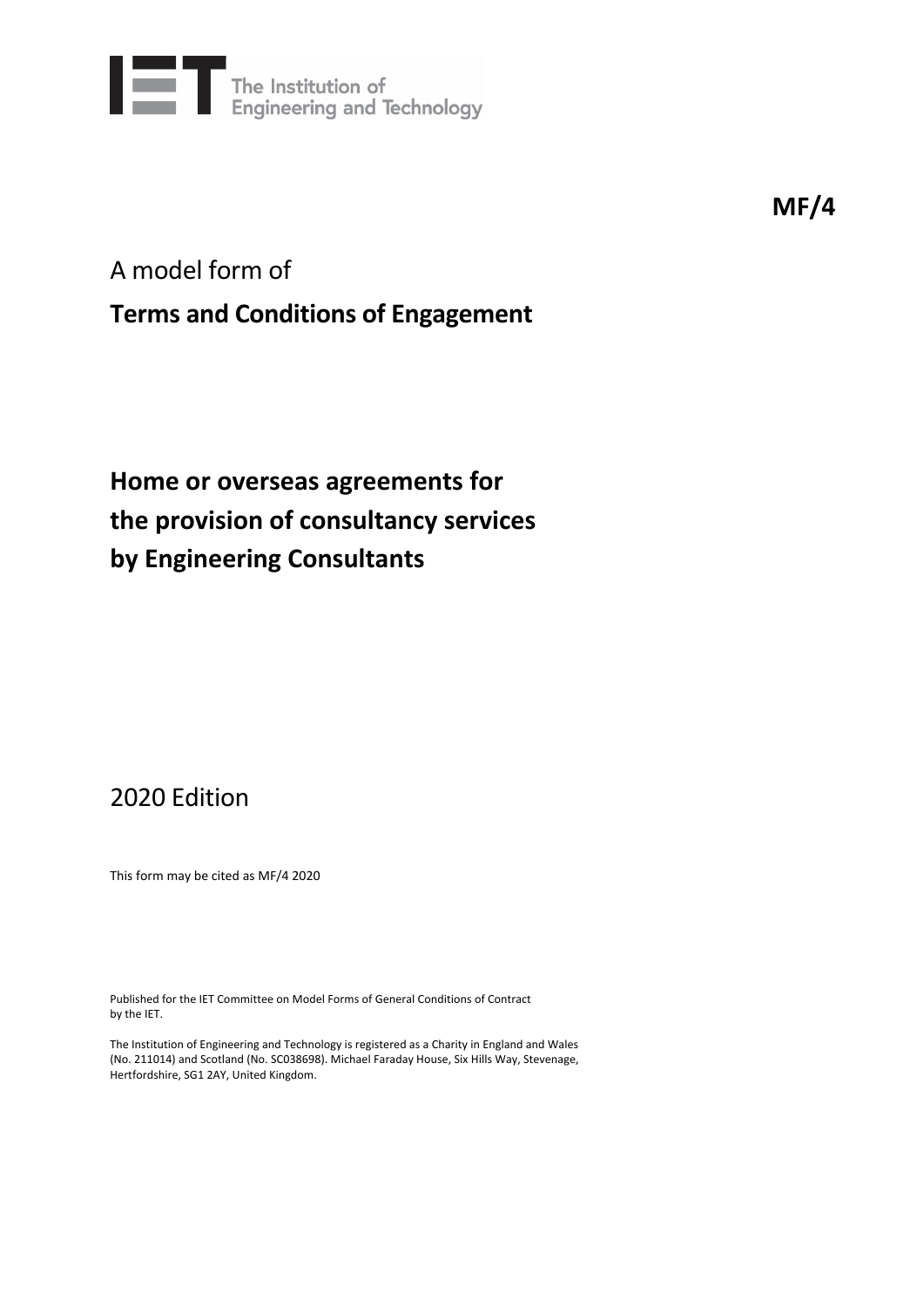### CONSULTANCY AGREEMENT

| between                                       |  |
|-----------------------------------------------|--|
|                                               |  |
|                                               |  |
| (hereinafter referred to as "the Consultant") |  |
| and                                           |  |
|                                               |  |
|                                               |  |

(hereinafter referred to as "the Client").

The Client shall pay to the Consultant such sums or at such rates, excluding VAT (if any), as are set out in Schedule  $1 -$ Consultancy Charges.

In exchange for the Consultancy Charges, the Consultant undertakes to provide Consultancy Services, particulars of which are set out in Schedule 2 – Scope of Services.

THIS AGREEMENT is subject to the following terms and conditions.

Nothing in this agreement will create any relationship of employer/employee. The Consultant is not the servant or agent of the Client.

#### 1. DEFINITIONS

1.1 "Contract" shall mean this agreement between the Client and the Consultant for the provision of the Consultancy Services together with the Schedules.

1.2 "Consultancy Charges" shall mean the charges specified in Schedule 1, together with any additions thereto or deductions therefrom agreed in writing.

1.3 "Consultancy Services" shall mean the services set out in Schedule 2.

#### 2. MISTAKES IN INFORMATION

2.1 If additional costs or delay are directly occasioned by any discrepancies, errors or omissions in the information and decisions supplied to the Consultant by the Client, the Client shall pay any such additional costs to the Consultant and shall allow an extension of any time specified in Schedule 2 to complete the Consultancy Services.

#### 3. PREMISES AND FACILITIES

3.1 The Client shall arrange for or grant the Consultant access at all reasonable times to premises as may be necessary for the provision of the Consultancy Services and shall provide the Consultant with the facilities as set out in Schedule 3 – Facilities Provided by the Client.

#### 4. VARIATIONS

4.1 If the Client requires any reasonable alteration, addition or omission to the Consultancy Services (hereinafter referred to as a "Variation"), the Consultant shall identify the impact of the Variation on the Consultancy Services and the Consultancy Charges in writing within a reasonable period of his/her receipt of the Client's written request. The Contract shall remain unchanged unless and until the parties agree any Variation in writing.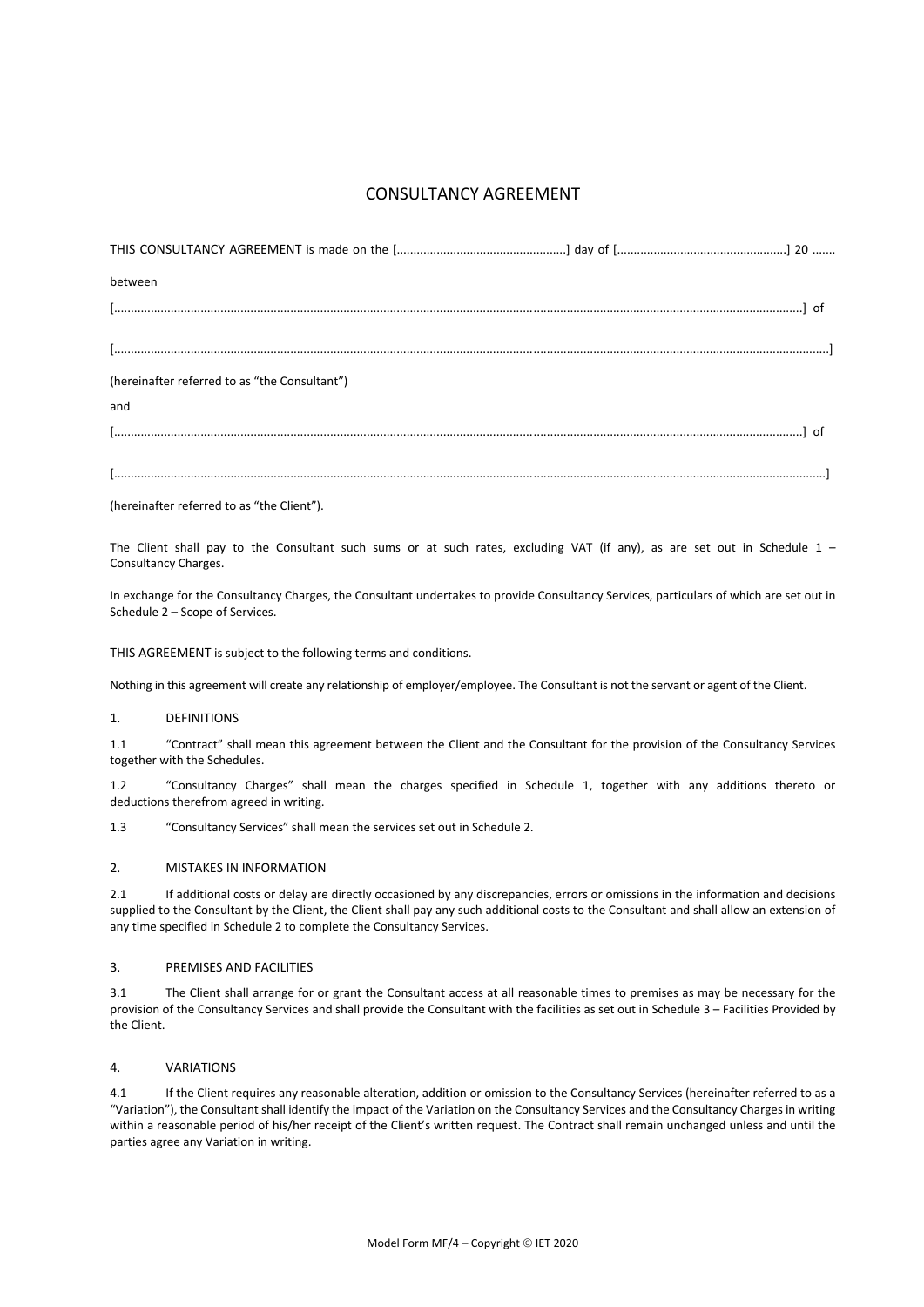#### 5. CONSULTANT'S OBLIGATIONS

5.1 The Consultant shall exercise all reasonable skill, care and diligence in the performance of the Consultancy Services and agreed Variations.

#### 6. ASSIGNMENT AND SUBCONTRACTING

6.1 Neither party shall assign any of its rights or obligations under the Contract without the prior written consent of the other party, which shall not be unreasonably withheld.

6.2 The Consultant shall not subcontract any part of the Consultancy Services without the written consent of the Client, which shall not be unreasonably withheld.

#### 7. INDEMNITY AND INSURANCE

7.1 Save in respect of personal injury, the liability of the Consultant shall be limited to  $f_{1}, \ldots, f_{n}$ 

7.2 The Consultantshall maintain professional indemnity insurance that provides cover of not lessthan £......................................... and when so required by the Client, shall produce evidence of that cover.

#### 8. CHARGES AND TERMS OF PAYMENT

8.1 The Consultancy Charges shall be paid within 30 days of an invoice being submitted in accordance with the provisions of Schedule 1.

8.2 If the payment of any sum due under this Contract is delayed, the Consultant shall be entitled to charge interest of 4% above the base rate for the time being in force and to suspend performance of the Consultancy Services, provided that no such suspension may take place unless the Consultant shall have given written notice requiring payment on an overdue sum within 7 days and the Client shall have failed to comply with the notice.

8.3 If any part of an invoice is disputed or queried by the Client, the payment of the remainder of the invoice shall not be delayed.

#### 9. EXTENSION OF TIME AND ADDITIONAL COST

9.1 If the Consultant is delayed or impeded in the performance of his/her obligations by:

- a) any act or omission of the Client, its servants or agents,
- or
- b) by any circumstance that is specified in Schedule 2,

the Consultant shall be entitled to be paid any additional costs thereby incurred by him/her with an allowance for profit where specified in Schedule 2 and, where appropriate, be allowed an extension of any time specified in Schedule 2 in which to complete any outstanding Consultancy Services.

#### 10. INSOLVENCY AND BANKRUPTCY

10.1 If either party shall become insolvent or bankrupt, or have a receiving order or administration order made against it or compound with its creditors or, being a corporation, commence to be wound up (not being a members' voluntary winding-up for the purpose of reconstruction or amalgamation) or carry on its business under an administrator or administrative receiver for the benefit of its creditors or any of them, the other party shall be at liberty either:

to terminate the Contract forthwith by notice in writing to the other or to the administrative receiver or administrator or liquidator or to any person in whom the Contract may become vested,

or

b) to give such administrative receiver, administrator, liquidator or other person the option of carrying out the Contract, subject to their providing of a guarantee for the due and faithful performance of the Contract up to an amount to be agreed.

#### 11. TERMINATION

11.1 If either party is in breach of its obligations under the Contract and fails to remedy the breach within 14 days (or such longer reasonable period as may be specified) ofreceiving a written notice to remedy the breach, then the Contract can be terminated forthwith by the party not in default without prejudice to the accrued rights of the parties.

#### 12. CONFIDENTIALITY

12.1 The Consultant and the Client shall keep confidential all information of the other party, whether designated as confidential or not, obtained under or in connection with the Contract, and shall not divulge the same to any third party without the written consent of the other party. The provisions of this clause shall not apply to any information in the public domain, otherwise than by breach of the Contract, or information obtained from a third party who is free to divulge the same.